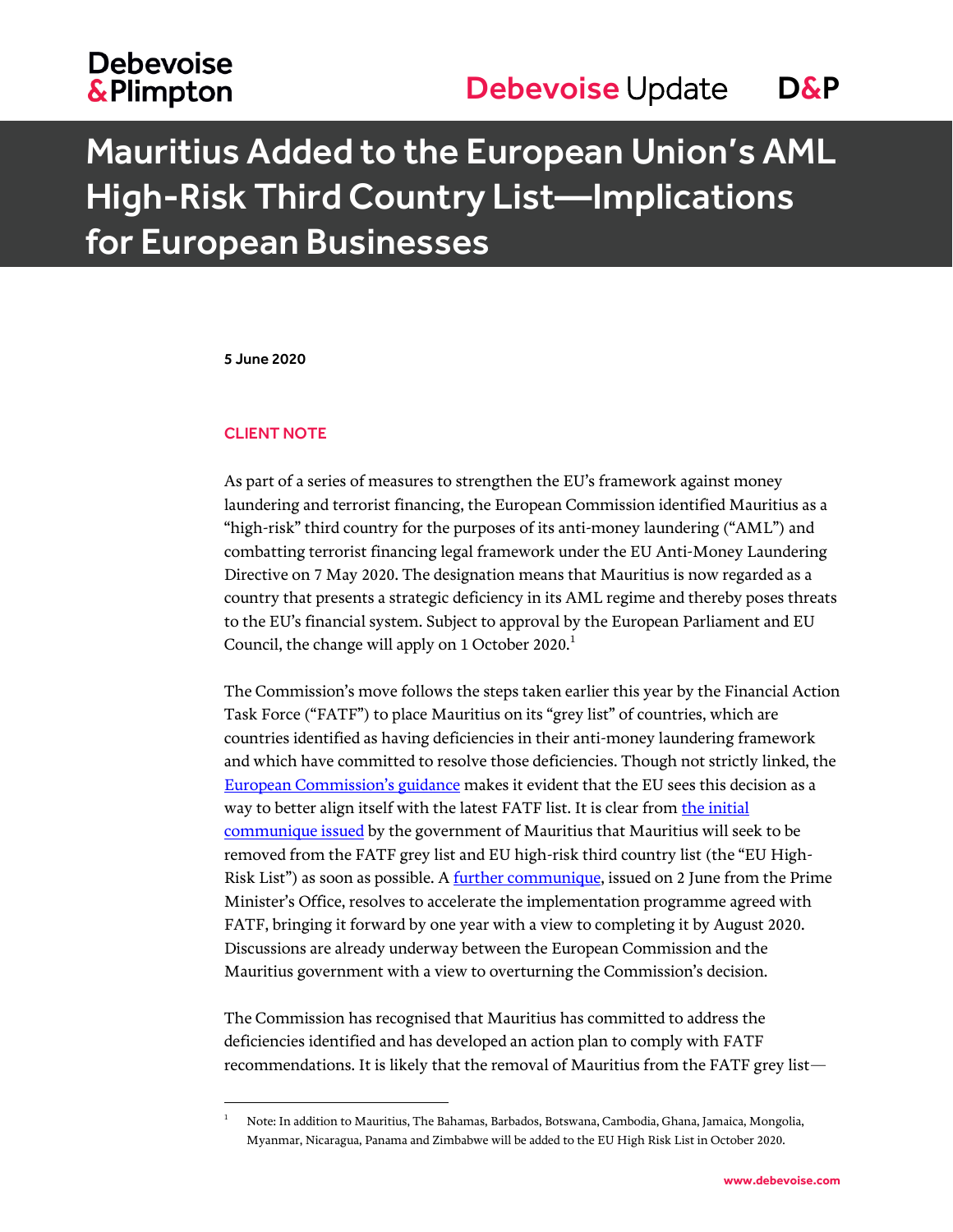### **Debevoise** & Plimpton

on the basis of its action plan—will prompt the EU to remove Mauritius from the EU High Risk List, at the time the Commission next makes a review.

#### Consequences for European businesses transacting with Mauritius entities

EU entities subject to the Fourth and Fifth EU Anti-Money Laundering Directives ("AMLD 4", "AMLD 5", and together the "AMLD") (including EU banks, funds and other asset managers, other regulated financial institutions, accountants and lawyers) must perform customer due diligence checks in relation to their clients and counterparties. This includes initial verification of identity (including on beneficial owners) and ongoing monitoring of transactions undertaken in the business relationship, with scrutiny of the "background and purpose" of initial and ongoing transactions that may raise suspicions of money laundering. EU entities are obliged to apply "enhanced" customer due diligence when dealing with clients or counterparties established in countries identified as "high-risk" by the Commission. UK-regulated entities (e.g., FCA-authorised sponsors or advisers of private equity firms) will remain subject to the same obligations as the UK government has transposed AMLD 4 and has agreed to transpose AMLD 5 through secondary legislation this year, regardless of the Brexit process.

In practical terms, EU entities in scope of the AMLD, including UK businesses, that enter into transactions with Mauritian entities (in particular holding companies) will need to apply enhanced due diligence checks before entering into that relationship. EU entities in scope of the AMLD include EU-regulated asset managers and insurers that invest in Mauritian entities and EU asset managers and other brokers that transact with Mauritian counterparties. This will likely entail EU firms obtaining additional information on Mauritian entities, including on their beneficial owners and the source of their funds, to ensure the Mauritian vehicle is not used for money laundering purposes. In addition, EU firms must obtain approval of senior management to establish a relationship with a client or counterparty in a high-risk jurisdiction, and some EU firms may be restricted, as a matter of policy, from establishing subsidiaries in high-risk jurisdictions.